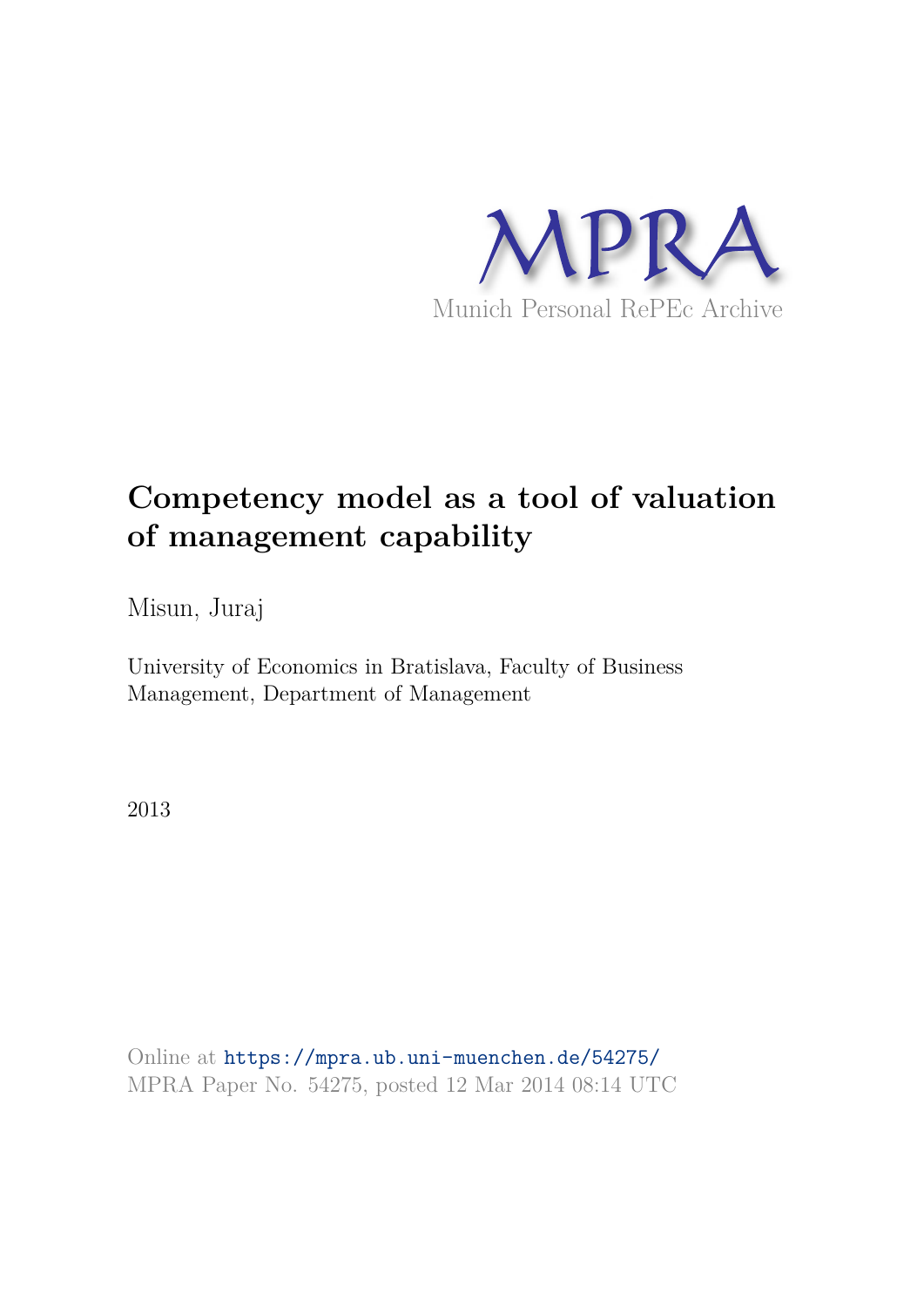## **MISUN JURAJ**

## **COMPETENCY MODEL AS A TOOL OF VALUATION OF MANAGEMENT CAPABILITY**

#### **Abstract**

In the current business environment of constant change and turmoil occurs between businesses rivalry, which has an impact on their actual success and prosperity. Successful companies put primary emphasis on the quality of their managers' defined competencies. Competencies are becoming a key building element for the success of these businesses. Businesses regardless of their size, legal form of business and branch, in which they operate, are highlighting the importance of competency models and their usage. Competency model in corporate practice is an instrument of valuation of the managerial competence, which contributes to the development of managerial competences and to creating and sustaining of competitive advantage in business.

The aim of this paper is a comparison of the views of domestic and foreign authors on managerial competence perused through domestic and foreign literature. Based on the study of knowledge from literary sources we point out the nature of managerial competence. At the different kinds of competences as a valuation tool of managerial capability is highlighted the essence of the competency model, which in some way contributes to the improvement and refinement of management processes in companies. With the joining of several competences for a managerial position in the managerial triangle for a purpose we are talking about competency models in holistic management.

With combining of several competences for a managerial position in the managerial triangle for a purpose we are talking about competency models in holistic management. We put the accent on different approaches and competency models from the view of several authors.

The paper is a benefit in many of the recommendations and proposals for corporate and business practices that contribute to the creation, development and maintenance of the competitive advantages of the company owned by the company or in the future may become the owner.

## **Keywords**

Managerial competences, competency model, managerial capability, managerial competence valuation.

## **JEL Classification**

M54, M59

#### **INTRODUCTION**

In the current era, full of changes and pressures arising from the business environment, the companies have increasingly higher demands on managers and their quality. For businesses, whatever their size, sector or legal form of the business is the quality of a manager an important competitive advantage. Many companies are already convinced this fact.

Some of them suffered from precisely the fact that the underestimation of this factor may also have negative consequences for the firm itself. Qualitative manager ensures a healthy booming business.

Finding answers to the question, what is a "qualitative" manager, what characteristics, abilities and skills he should have and thus differs from other, many companies can not find.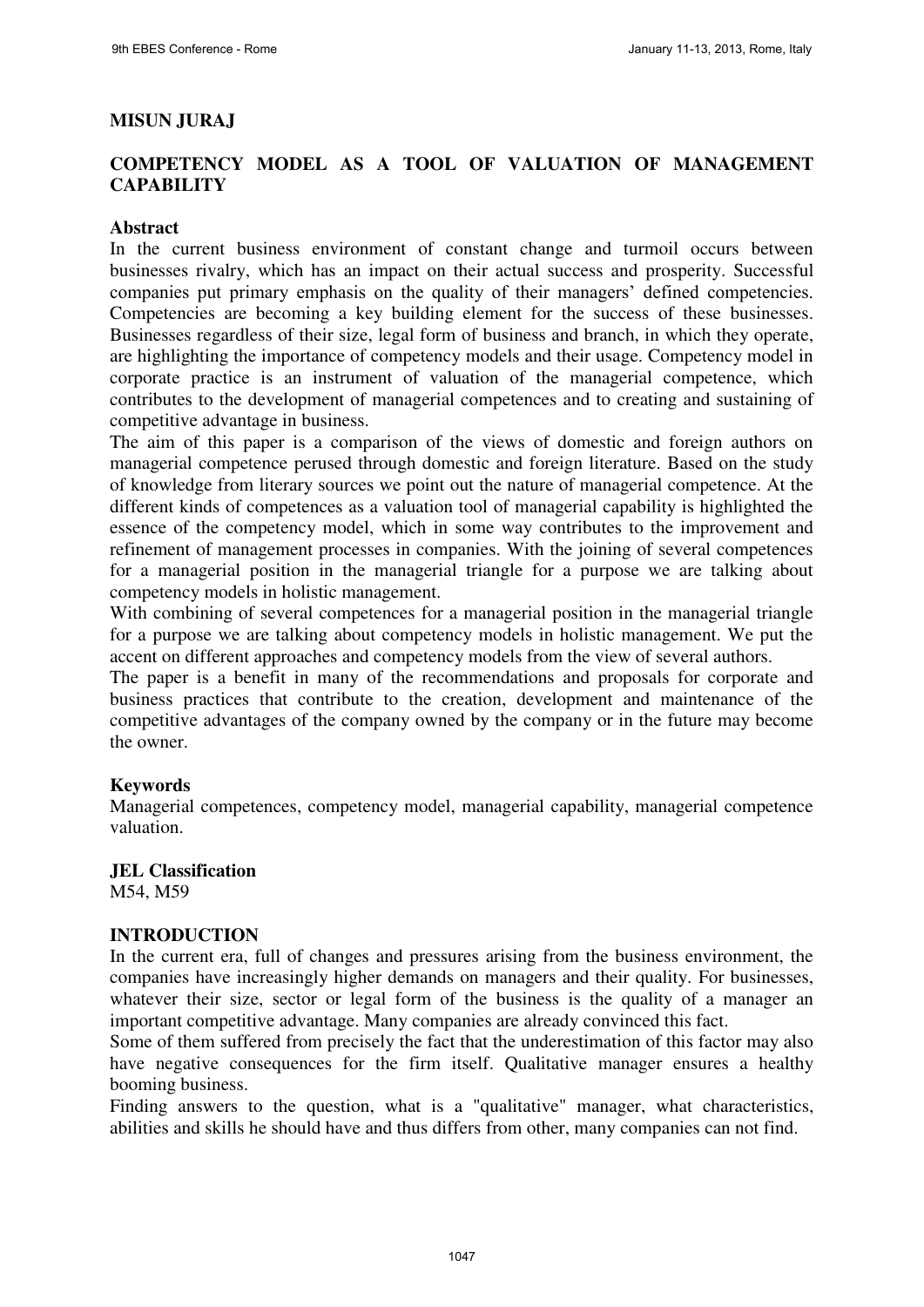-

## **KNOWLEDGE OF MANAGEMENT SKILLS AND COMPETENCIES. DISCUSSION.**

Managers with their activity in organizations significantly affect the competitiveness of the company and its financial results. Nevertheless, management development is often only a response to an acute problem and is not supported by a long-term strategy, which implementation managers have to ensure.

Businesses in that way take the risk not to breed leaders of the managers, which are able to focus on strategically important things, to learn from its own operation, to continuously improve the systems and to manage and effectively engage the intellectual and emotional capital that represents the people who they govern.<sup>1</sup>

In the current period we often face with the circumstance with which we must simply accept. A number of management positions in the business environment hold people incapable. These are people who hold positions primarily in middle and senior management.

They do not just have knowledge gaps and deficiencies, but also emotional shortcomings. Many of them lack the ability to lead people. Director often on the one hand has the required knowledge, on the other hand is not suitable to manage and to guide people.

His effort is wasted because he can not bring people to the fulfillment of their objectives and he also does not know how to motivate them. There are still some who are experts on the subject, but in practice they are unusable.

However, there is also the opposite situation, when the manager lacks essential knowledge of the subjects. In this case, these deficiencies he compensates with abilities he possesses. Capable subordinates can compensate for these shortcomings. What is the difference between a capable and incapable person?

Capable always speak about what they have done for their good results. The ability to see what I'm doing really good or bad is an important and a key factor in the success of all enterprises.

But if he tries something and ten times he fails, he looks for the epicenter where the error occurred, and why he failed. If he did not make it in ten times, ten times he used an incompetent procedure.

People, who see things very complicated, largely miss the point of a problem, and therefore they must obscure complex structures and find the real causes elsewhere than where they really are. This is one of the reasons why they can not solve problems.<sup>2</sup>

According to Woodruff, the competency is the behavior of the employee on the position, which leads to some expected results. Competent professional is that one who behaves just as it is supposed to behave in a given position and fulfill assigned tasks. To achieve expectations need to meet three conditions:<sup>3</sup>

- 1. the equipment with qualities, abilities, knowledge, skills and experiences to such behavior he necessarily needs,
- 2. the motive, why he should behave this way, which means that in the behavior he sees value and is willing to so act, that is to expend appropriate energy
- 3. the opportunity to behave in the given environment that way that he has no external constraints which would prevent him from doing so.

So a manager can be competent, all three conditions must meet simultaneously. They are equivalent to each other and if only one absents, it would be impossible to achieve competent performance of a manager.

<sup>1</sup> KUBES, M. *Manazerske kompetencie a efektívnost organizacii.* On-line: [http://www.adda.sk/manazerske](http://www.adda.sk/manazerske-kompetencie-a-efektivnost-organizacii)[kompetencie-a-efektivnost-organizacii,](http://www.adda.sk/manazerske-kompetencie-a-efektivnost-organizacii) Cit. 01.03.2012.<br><sup>2</sup> POPVAZNIK I 2001. Kompetentuati podpikatele:

PORVAZNIK, J. 2001. *Kompetentnost podnikatelov – zaklad udrzatelneho rozvoja organizacie v novom miléniu*. On-line: [http://www.bata-konference.utb.cz/2001/czech/referaty/porvaznik.doc,](http://www.bata-konference.utb.cz/2001/czech/referaty/porvaznik.doc) Cit. 01. 03. 2012.

<sup>3</sup> KUBES, M. – SPILLEROVA, D. – KURNICKY, R. 2004. *Manazerske kompetence: Zpusobilosti vyjimecnich manazeru.* Praha: Grada Publishing, 2004. pp. 27.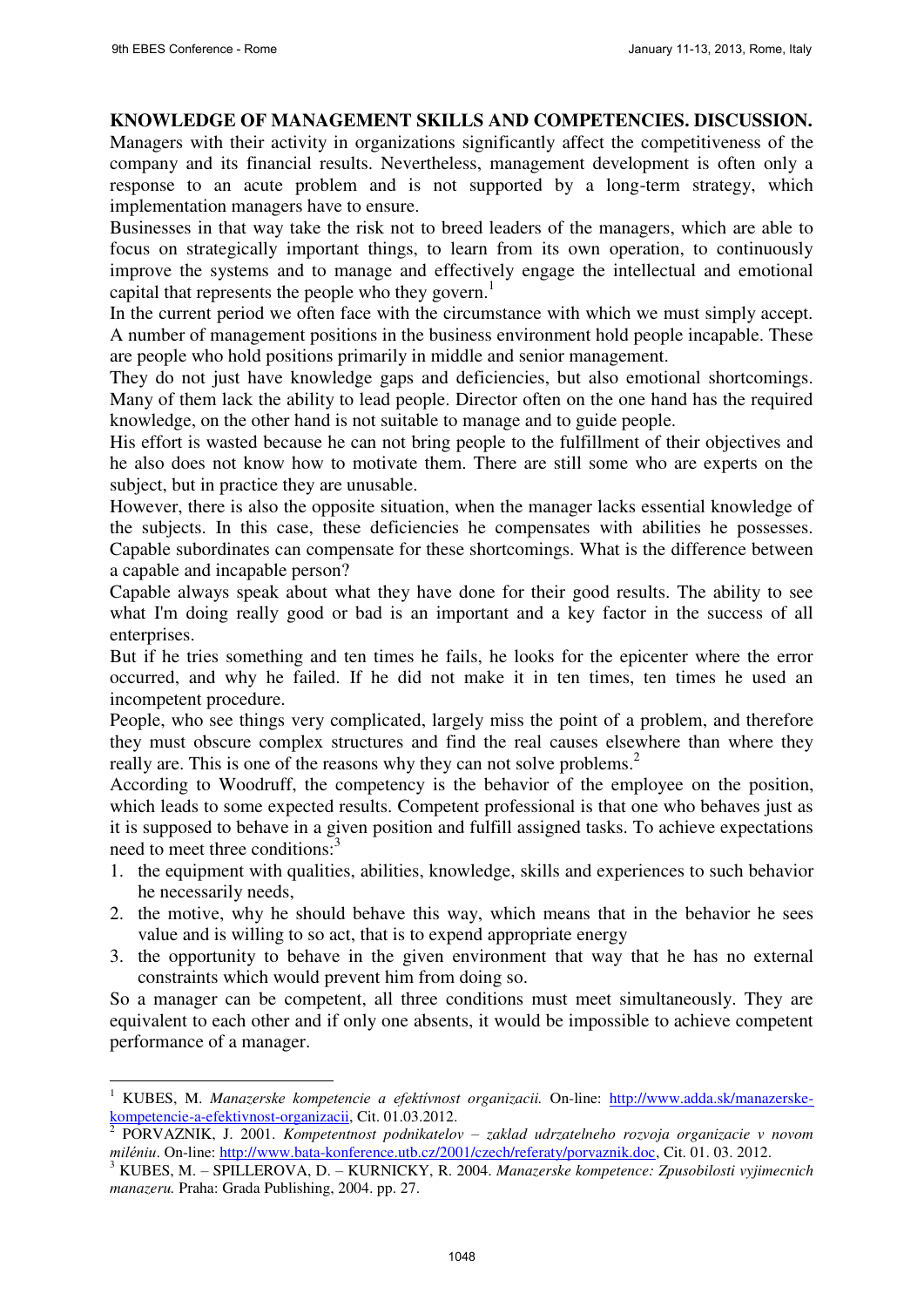With the joining of these conditions, needed to achieve a position of a competent manager, brings the company success and, ultimately, the creation of a competitive advantage. Such a manager we can designate as capable.

We distinguish 7 points, in which we characterize the concept of competence:<sup>4</sup>

- 1. as a set of declarative procedural and conditional knowledge arranged in the rules of procedure, which in certain circumstances allows not only to detect problems, but also to solve them.<sup>5</sup>
- 2. according to our knowledge and generalization, ability of the subject of management is given by the degree of his "capability" to exercise synchronously and holistic in identifying and solving human problems, human attitudes, expertise knowledge and practical usefulness.
- 3. From the study of the literature dedicated to capability results that the human capability is largely his individual dimension. Capability is entirely a personal matter of the subjects of management, thus each one of us. This is because every man has some tacit knowledge (IVKA CITATION). Also the processes of acquiring knowledge – learning, in order to achieve the appropriate level of capability is for each of us individually.
- 4. The term of capability has its origins in the activities of people associated with the world of work, the level and quality of its implementation. Today, however, the capability also applies in personal or social life.
- 5. The ability of management subjects can and should be valuated. To the valuation of the managerial competence the management theories accredit a great attention. The aim of the experts is to express a level of managerial competence of individual subjects, with the greatest attention is paid to valuation of their intelligence (IQ) and the so-called applicative intelligence, which evaluates the ability of knowledge (AQ). Our aim is to evaluate the holistic managerial capability, which in addition to the above also includes assessment of personal characteristics, which are based on emotional properties and therefore holistic human intelligence includes all three types (IQ, AQ, EQ).
- 6. In the literature, the following definitions of the level of competence occur:
	- a) the basic rate of capability,
	- b) the greater rate of capacity,

-

- c) the developed rate of competence.
- 7. At the level of organizations with complex structure, but also on their parts requirements for the attestation of managerial professions emerge. This means that the profession should be performed only by a person who acquired a certificate after the valuation. It is expected that the theory of holistic management will define the management capabilities expected from managers at various levels of management. The need for management profession is not at all a matter of fashion. Capability is measurable not only in the assumptions for managers, in their holistic intelligence, but also in their performance achievements.

Table 1 provides an overview of management capabilities that affect a high operational performance of a company.<sup>6</sup>

<sup>4</sup> PORVAZNIK, J. 2008. Socialna zrelost manazerov – rozhodujuci pilier ich kompetentnosti. Podstata kompetentnosti subjektov manažmentu. In: *Dialogy – Manazment podnikania a veci verejnych*. SAM – Klub manazerov, No. 4, Vol. II., 2008, s. 10-11.

<sup>5</sup> PAGUAY, L. 1995. *Transmettre des connaissarces ou déveloper des compétences, dur faux dilemne a de vraies priorites!* Lowvain – la – Neueve: Universite catholigue de Luovzin, 1995.

<sup>6</sup> COCKERILL, T. – HUNT, J. – SCHRODER, H. 1995. Managerial Competencies: Fact or Fiction? In *Business Strategy Review*, 1995, Vol. 6, No. 3, p. 5.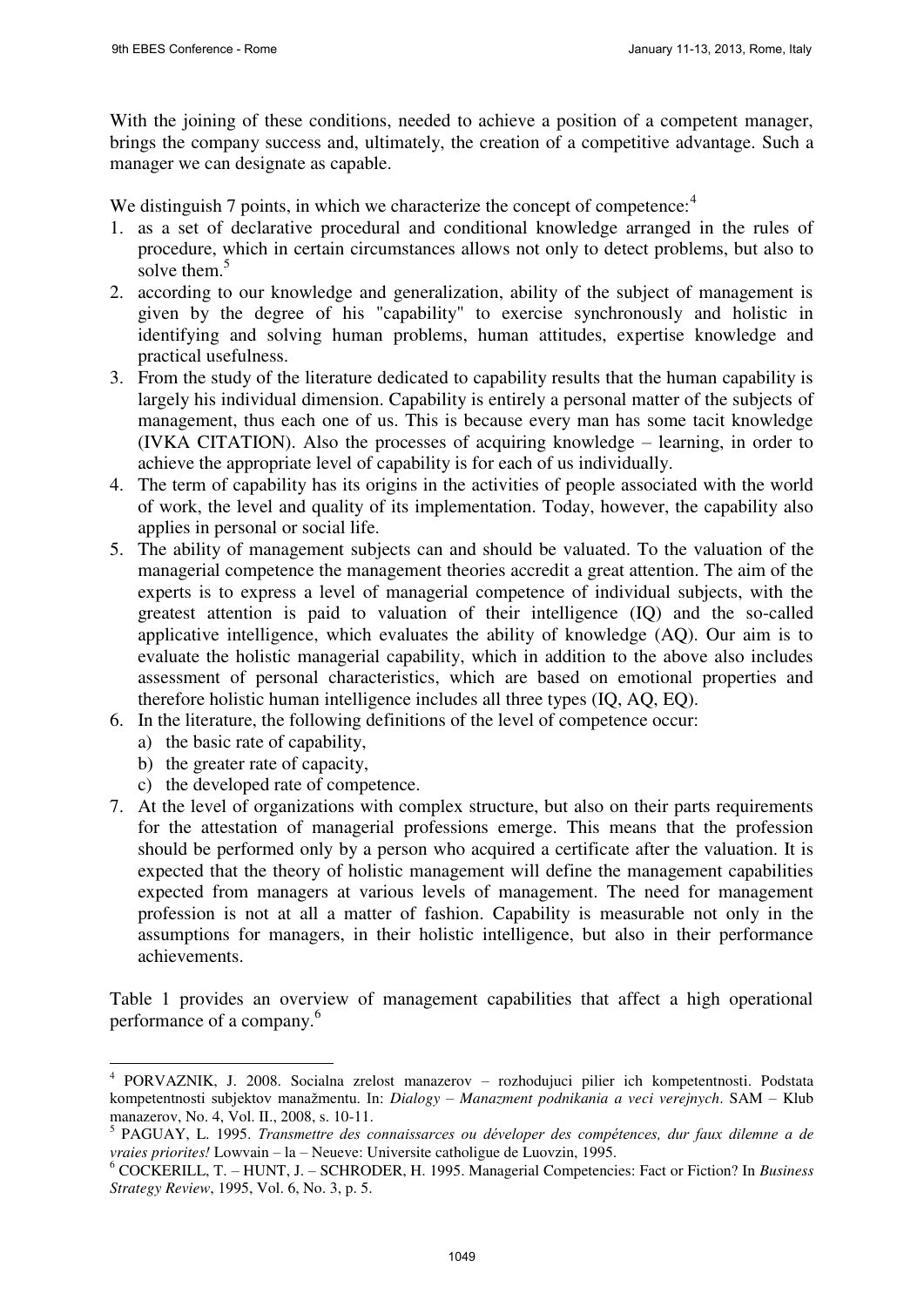| <b>Managers</b><br>capability | <b>Characteristic of the behavior of the manager</b>                                                                                                                                                                                                |  |  |
|-------------------------------|-----------------------------------------------------------------------------------------------------------------------------------------------------------------------------------------------------------------------------------------------------|--|--|
| Searching for<br>information  | It collects various types of information and uses a wide variety of sources in<br>order to generate a valuable information environment for the needs of<br>decision making in the company.                                                          |  |  |
| Development<br>of the concept | It compiles frameworks and models, creates concepts, hypotheses or ideas on<br>the basis of information, it recognizes formulas, trends and relationships of<br>cause and effects by searching connections between heterogeneous<br>information.    |  |  |
| Conceptual<br>flexibility     | In the frame of planning and decision making it identifies several acceptable<br>and accomplishable alternatives, while it deals with various options and it<br>assess their advantages and disadvantages.                                          |  |  |
| Interpersonal<br>search       | It uses open and exploring questions, summaries, paraphrasing, etc. in order<br>to understand the thoughts, imaginations and feelings of others, it can<br>understand the events, conflicts, problems and opportunities from the view of<br>others. |  |  |
| Management of<br>interactions | It requires from others but also it is able to create conditions for cooperation,<br>in which team members feel appreciated, have authorities and share goals.                                                                                      |  |  |
| Orientation on<br>development | It creates a positive climate in which employees are exactly and right aware<br>of their strengths and limitations, it provides resources for coaching, training<br>and development in order to improve performance.                                |  |  |
| Influence                     | For the supporting of ideas, strategies and values it uses different methods,<br>for example persuasive arguments, model behaviors, it invents symbols,<br>creates alliances, it appeals to the interests of others.                                |  |  |
| Self-confidence               | He has his own opinion, is decisive, he expresses confidence in success of<br>future operations.                                                                                                                                                    |  |  |
| Presentation<br>skills        | He presents ideas clearly, with ease and in an obvious way for others; he<br>effective uses technical, symbolic, non-verbal and visual aids.                                                                                                        |  |  |
| Proactive<br>orientation      | He structures the task of the team, implements plans and ideas, takes<br>responsibility for individual situations in all the aspects, even beyond the<br>normal limits, he also is responsible for the success or failure of the team.              |  |  |
| Orientation on<br>success     | He has a high standard of work, sets ambitious, risky, but achievable goals,<br>wants to do things better, to improve him self, to be more effective, he<br>measures the progress destined towards goals.                                           |  |  |

Tab. 1 Management capabilities for ensuring high performance

When asked what foregoes to the expected behavior, the hierarchical structure of the competence model responds as illustrated in Figure 1. This means that when we understand the internal division of competences, we are likely to predict human behavior in different social situations.

Individual parts of the personality, which enter into competence, we can divide into different categories: motivation, character, affectus, knowledge, skills and behavior. People have different assumptions to achieve the expected behavior.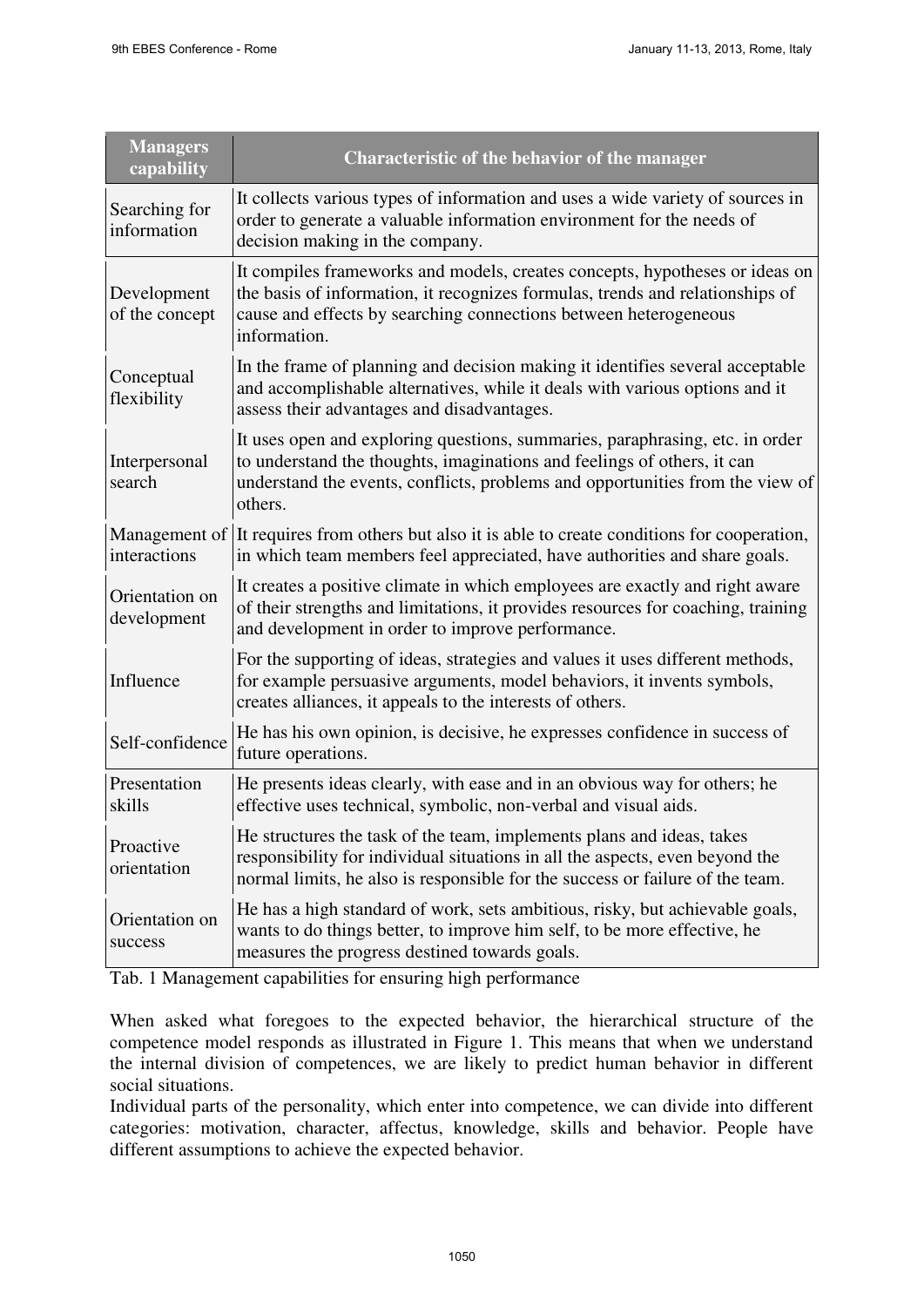They are affected by many factors, which prevent them to achieve the expected behavior. For these reasons they are in varying degrees ready to behave the way someone wants. Someone lacking knowledge, someone incentive other has low self-confidence or lacks emotional intelligence.



Fig. 1 The hierarchical model of the structure of competence*<sup>7</sup>*

The model describes the hierarchy of various parts of competence which leads to a particular behavior. In order for a person to do something, he must know why, that means the motive, which leads him to behave.

The motivation is spooled from values and norms, everyone motivates something else. Personal characteristics, affectus are specific features of a man, which are born and they regulate our emotional responses to stimuli from the environment.

The middle level consists of skills, experiences and knowledge gained during the life of study and practice, which are prerequisites for the proper execution of tasks.

An employee can be motivated and have congenital conditions, but if he lacks the necessary knowledge and experiences, it is not possible for him to achieve the desired behavior.

The behavior leading to high performances is only possible with the synergy of all parts of the competence that is the worker is motivated, has inherited assumptions, which together with his knowledge and experience acquired during life, make him to behave competently.

For fulfillment of the current challenging tasks of the individual businesses, organizations and institutions baseline skills of the manager are not enough. Adopting of higher and advanced capabilities is necessary, but also particularly difficult.

Many managers who achieve very good results in their field of their professional issues do not confirm this fact. They lack higher and advanced leading skills.

This is due to the fact that generally they have not completed an adequate training in this regard, individually studied these questions, do not envisage over them, were not members of research teams, did not follow complex projects and did not lead large workgroups in the fulfillment of complex tasks.

The competence model in the management of each object means the capability of managers to control the required work to ensure quality and efficiency. The capability of managers is not only in their professional skills, but is determined also by the other two dimensions – the practical skills and social maturity."<sup>8</sup>

<sup>-</sup>7 KUBES, M. – SPILLEROVA, D. – KURNICKY, R. 2004. *Manazerske kompetence: Zpusobilosti vyjimecnich manazeru.* Praha: Grada Publishing, 2004.

<sup>8</sup> SAJBIDOROVA, M. 2007. *Vzdelavanie manazerov v oblasti IKT ako vyznamny fenomen zvysovania urovne manazerskych kompetencii.* On-line: http://www.fem.uniag.sk/konferencie a seminare/ki/itvrav2007/zbornik/ [SajbidorovaM.pdf,](http://www.fem.uniag.sk/konferencie_a_seminare/ki/itvrav2007/zbornik/%20SajbidorovaM.pdf) Cit. 01.03.2012.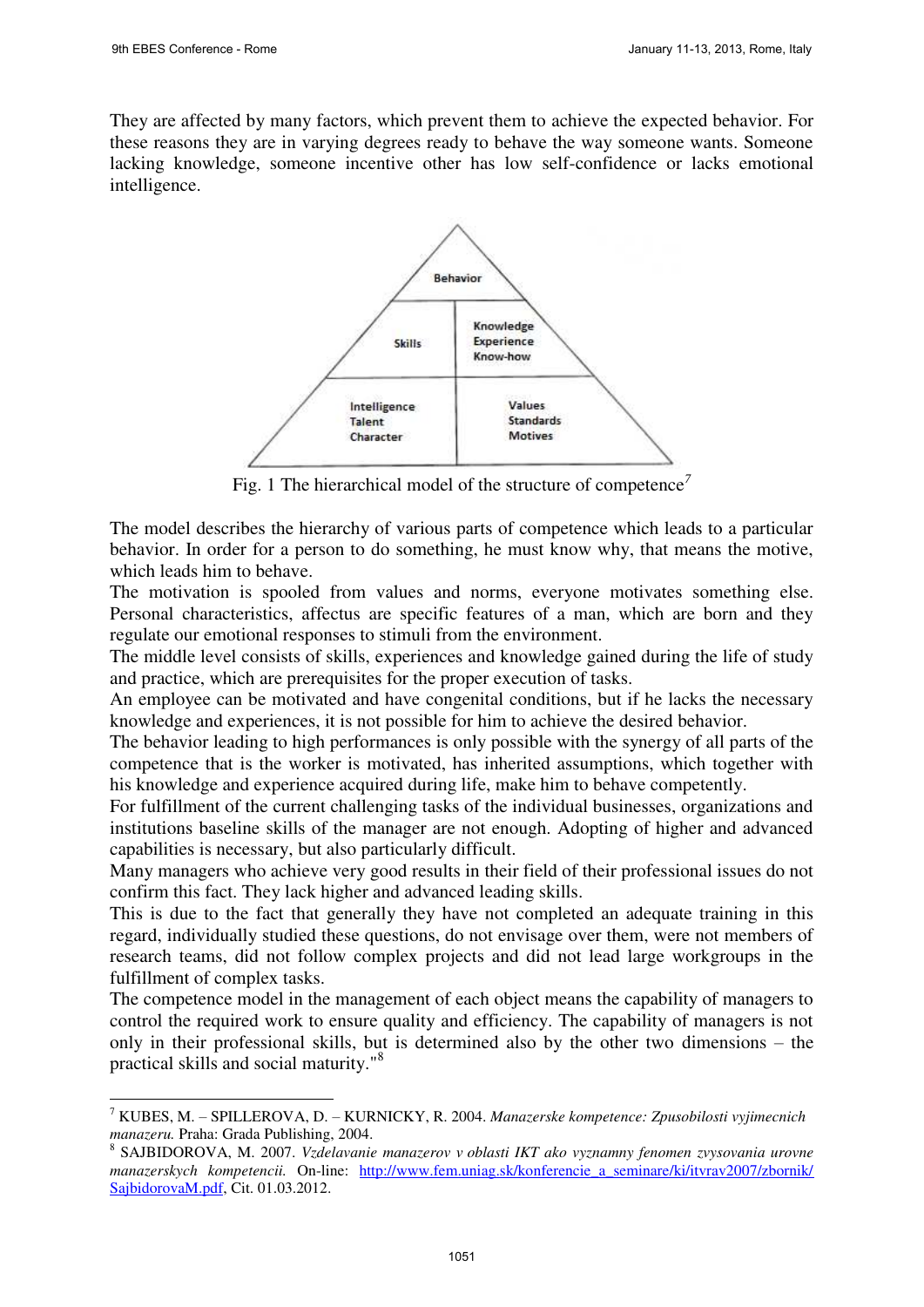The four-dimensional model of competence reflects the intellectual, physical, emotional and moral potential:<sup>9</sup>

- Intellectual potential that is education, information, knowledge, ability to practically use the knowledge, the ability to teach themselves and others.
- Physical potential that is operational efficiency, the ability to lead others, stress management, the ability to serve more than average performances, time management.
- Emotional potential that is self-knowledge, self-control, empathy, the ability to inspire and motivate others, ability to work in team, motivation.
- Moral potential that is honesty, ethics, decorum, fulfillment of promises, fairness, respect for the principles and defined rules, loyalty.

Manager competences can be defined as a set of knowledge, skills, abilities and experiences as well as physical and mental readiness to use these qualities to effectively executete certain tasks (functions and roles) in accordance with the allocated power and the general expectation. $10$ 

Under the term managerial competence we understand the readiness of subject of management – the owner, manager and employee – manage and lead their own work and the work of others so the result would be a real measure of added value, that is, to define goals, implement them and evaluate them so that their organization would be successful.

This definition is based on the definition of the objects of management as systems of knowledge about the requirements for the competence of the subjects of management:<sup>11</sup>

- about what should they have knowledge, so they would be skilled subjects (level of intellect)
- about what characteristics they should have, so they would be socially mature subjects (degree of emotional intelligence)
- about what abilities they should have to be practically skilled subjects (degree of experiences, skills and ability to use them in practice).

About this fact informs the Figure 2 - the triangular model of the managerial competence.

 9 KOSTURIAKOVA, M. 2009. Rozvoj a meranie ludskeho potencialu v podniku, In *Prumyslove inzenyrstvy*, 1/2009. pp. 27

<sup>&</sup>lt;sup>10</sup> MIKA, V. 2001. Personality and Competencies of Crisis Managers. In *The 6th International Conference "Global Business & Economic Development".* Montclair State University & Univerzita Komenského, New Jersey – Bratislava, 2001, pp 8.

<sup>11</sup> PORVAZNIK, J. 2003. Ohodnocovanie manazerskej kompetentnosti. In *Vybrane problemy ohodnocovania podniku.* Study text, 1st part. 2003. pp. 226.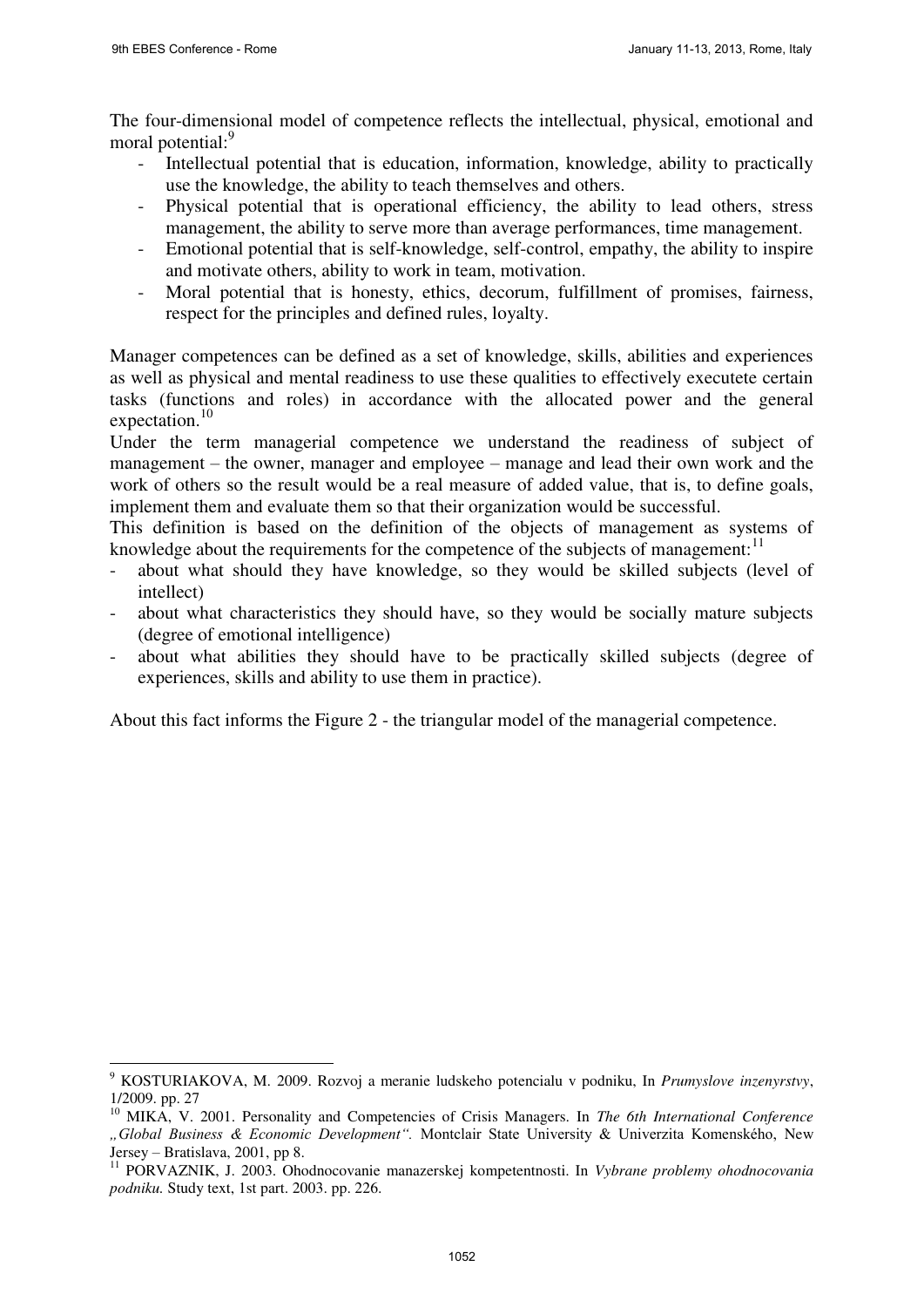

Fig. 2 The triangular model of pillars of the managerial competence

To have prerequisites such as knowledge, skills and attitudes still does not mean to be successful. This statement clearly defines the objective with which the competencies are used – we are more interested in what a person does, not which prerequisites he has. If we are interested in his prerequisites, we do so to help their use in practical work (Figure 3).<sup>12</sup>



Fig. 3 The competence as a model of process

-

Several authors deal with comparison of the performance of managers in measurements of IQ and EQ. According to Goleman<sup>13</sup>, the emotional quotient of an individual consists of seven capabilities: self-awareness and the own qualities, self-motivation, persistence, impulse control, mood control, empathy, optimism.

<sup>12</sup> HULIN, M. 2008. *Zaverecna sprava z prieskumu pre potreby standardizacie minimalneho kompetencneho profilu mladeznickeho veduceho.* Kompetencie pre prax. On-line: [http://david.ergomedic.sk/\\_webpage/uni2010/](http://david.ergomedic.sk/_webpage/uni2010/%20page-nodb/index.php?go=kompetencie)  [page-nodb/index.php?go=kompetencie,](http://david.ergomedic.sk/_webpage/uni2010/%20page-nodb/index.php?go=kompetencie) Cit. 30. 7. 2012.

<sup>13</sup> KOSTURIAKOVA, M. 2009. Rozvoj a meranie ludskeho potencialu v podniku, In *Prumyslove inzenyrstvy*, 1/2009. pp. 28.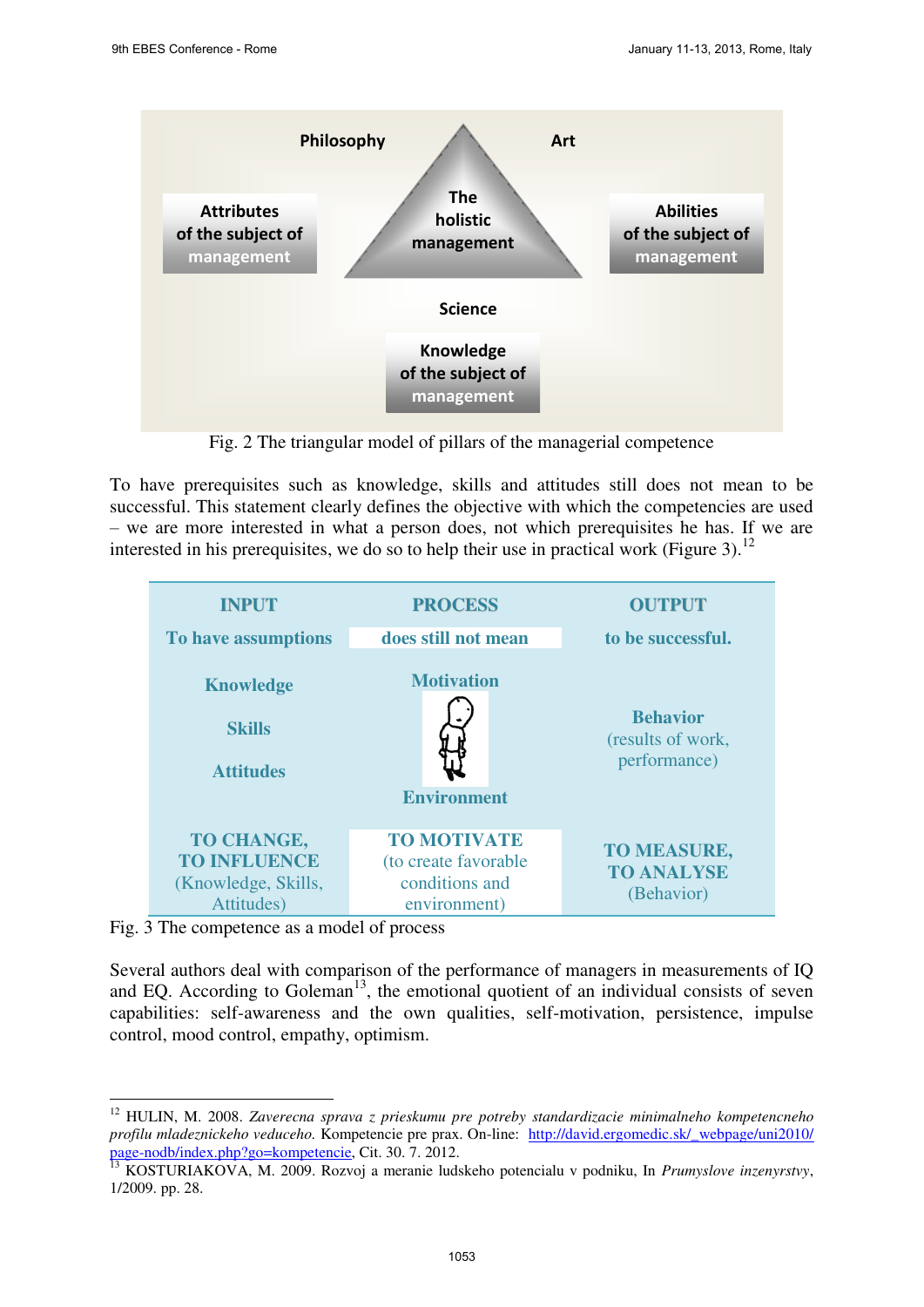The practice confirms the fact that successful managers are the ones who have highly developed emotional intelligence. Up to 80-90% of the competencies that distinguish managers with average and above-average performance, are in the field of emotional intelligence. This fact is shown in Figure 4.

| Self-awareness                  | <b>Social awareness</b>        |  |
|---------------------------------|--------------------------------|--|
| - emotional awareness of myself | - empathy                      |  |
| - accurate self-assessment      | - organizational awareness     |  |
| - self-confidence               | - services                     |  |
| <b>Self-management</b>          | <b>Relationship management</b> |  |
| - self-control                  | - inspiration                  |  |
| - transparency                  | - impact                       |  |
| - adaptability                  | - development of others        |  |
| - initiative                    | - catalyst for change          |  |
| - optimism                      | - conflict management          |  |
|                                 | - cooperation                  |  |

Fig. 4 Competencies associated with the emotional intelligence<sup>14</sup>

Given by the fact that in the field of managerial competencies new trends arise, it is necessary to highlight that from the managers operating at different levels of the management triangle in the phase of radical changes in the business environment due to dynamic and turbulent environments it is expected to swiftly adapt to these changes, to sort and chose the correct information and mainly communicate effectively.

In the process of globalization and integration the importance of this aspect becomes an increasing importance. Researches show that the most important competencies of a successful manager in the future will be strategic thinking to cope with the task of a brain center.

With this thinking the manager will be able to respond to unforeseen facts that affect the management of the company, the quality, the financial management processes, the reducing of processes by associates, to continuously use of computer technology, the efficiency of the communication process, the changes in the organizational structures and decision-making risks.

#### **COMPETENCY MODEL**

-

Key competencies of employees are the company's ability to turn their strategies into reality. Competencies, which are a requirement for the successful transformation of business strategy into reality, comprise to the so-called competency model. It serves for a quick and clear focus what people the company needs, what characteristics, skills and abilities are typical and desirable for it. In addition to the search and selection the competencies play a major role in managing performance, remuneration, training and further development.

Creation of a competency model for employees is a strategic and integrated approach of definition, identification and subsequent development of key skills of staff.<sup>15</sup>

The competency model includes the individual competencies which are selected from all the possible and sorted by the same key. It must have continuity on both business strategy and personnel strategy, both at individual personnel actions.

<sup>14</sup> KUBES, M. – SPILLEROVA, D. – KURNICKY, R. 2004. *Manazerske kompetence: Zpusobilosti vyjimecnich manazeru.* Praha: Grada Publishing, 2004.

<sup>15</sup> SLOBODOVA, E. – SULIK, I. *Vyber manazerov prostrednictvom kompetencii.* On-line: [http://www.jeneweingroup.com/dokumenty/others/vyber\\_manazerov.pdf.](http://www.jeneweingroup.com/dokumenty/others/vyber_manazerov.pdf) Cit. 05. 05. 2012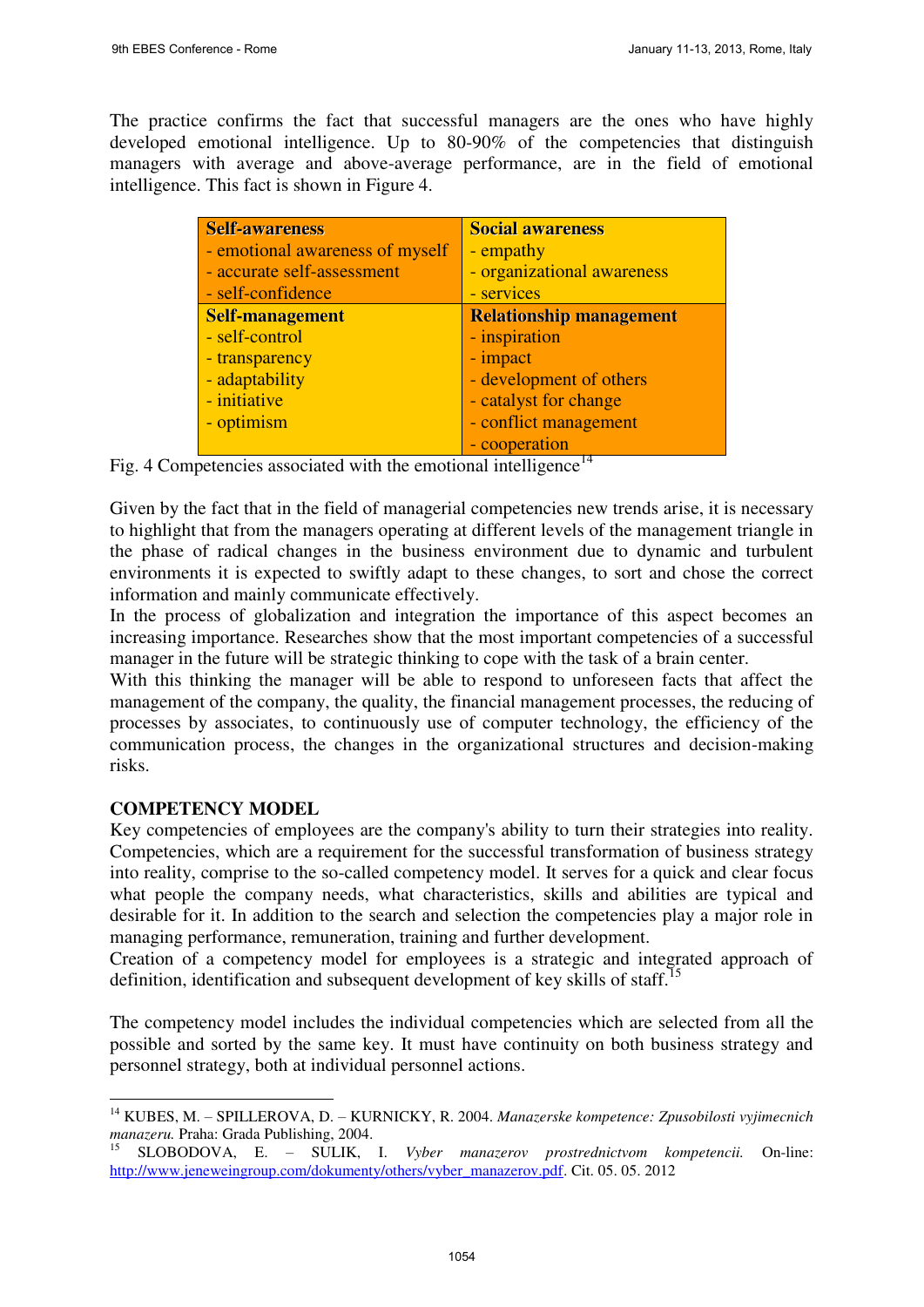The business strategy means from to what point or horizon the company heads and what essential resources it will vote. Personnel strategy is an elaboration of this journey into the system of workings with human beings. These two strategies are connected by a bridge through what people walk from the right side to fulfill the business strategy. This bridge has characteristics of a competency model, as shown in Figure 5.<sup>16</sup>

| <b>Business strategy</b> |                         | <b>Personnel strategy</b> |
|--------------------------|-------------------------|---------------------------|
|                          | <b>Competency model</b> |                           |

Fig. 5 Competency model as a bridge

The advantages of a competency model are:<sup>17</sup>

- unifying the "language" of managers and recruiters,
- providing uniform criteria for selection and evaluation,
- connectivity with evaluation of "numbers"
- the basis for a system of evaluation, compensation and development,
- an option to design targeted development programs.

The competency of the subjects of management, which is desirable to apply in any organization is based on three dimensions (pillars): $^{18}$ 

1. expertise (expert prowess)

<u>.</u>

- 2. personal characteristics (personal maturity)
- 3. practical skills (application abilities).

<sup>16</sup> HRONIK, F. 2007. *Rozvoj a vzdelavani pracovniku.* Praha: Grada Publishing, 2007, pp. 68.

<sup>17</sup> HRONIK, F. 2006. *Hodnoceni pracovniku.* Praha: Grada Publishing, 2006, pp. 30.

<sup>18</sup> PORVAZNIK, J. 2007. *Celostny manazment.* Bratislava: Poradca podnikatela, 2007, pp. 32.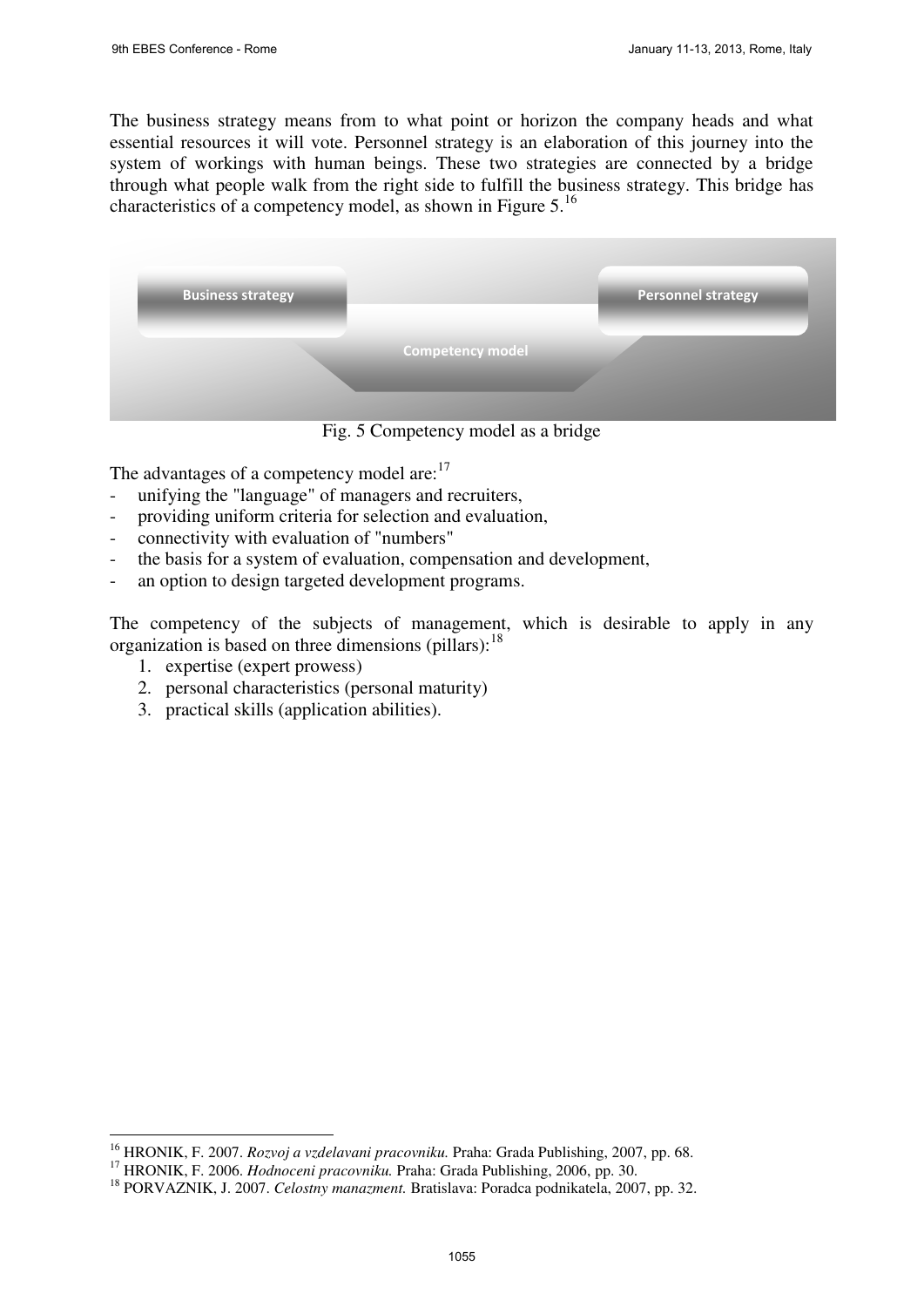

Fig. 6 Model resolution (structuring) of the pillars of competence

A competency model describes a concrete combination of knowledge, skills and other characteristics of a personality that are necessary for the effective fulfillment of tasks in the company. It is linked to a specific managerial position, specific company and specific type of business. It reveals differences between what the company declares that it expects from its people and between what in fact requires from them. It unifies the view of what is needed in the future, what behavior we should encourage, develop and reward.<sup>19</sup>

"The competency model is for the enterprise just like a compass for the seaman. It consists of competencies. The summary of qualities, skills, abilities and other capabilities of employees, which they need for a good performance on their position, we denoted by the term competence. Most attention is given to managerial competencies as from qualities of managers the long-term success of the enterprise largely depends. The group of core competencies creates a competency model.

It enhances the quality of work with people in four areas, because you know better:

- to select suitable candidates.
- to purposefully develop your people really only in the substantial,
- to identify and to develop managerial talents,
- to use the evaluation for the continual growth of the company and its people.

<sup>19</sup> <sup>19</sup> KUBES, M. – SPILLEROVA, D. – KURNICKY, R. *Manazerske kompetencie.* On-line: [http://www.krajciova.sk/BPM/ks\\_manazerskekompetence.pdf.](http://www.krajciova.sk/BPM/ks_manazerskekompetence.pdf) Cit. 01.03.2012.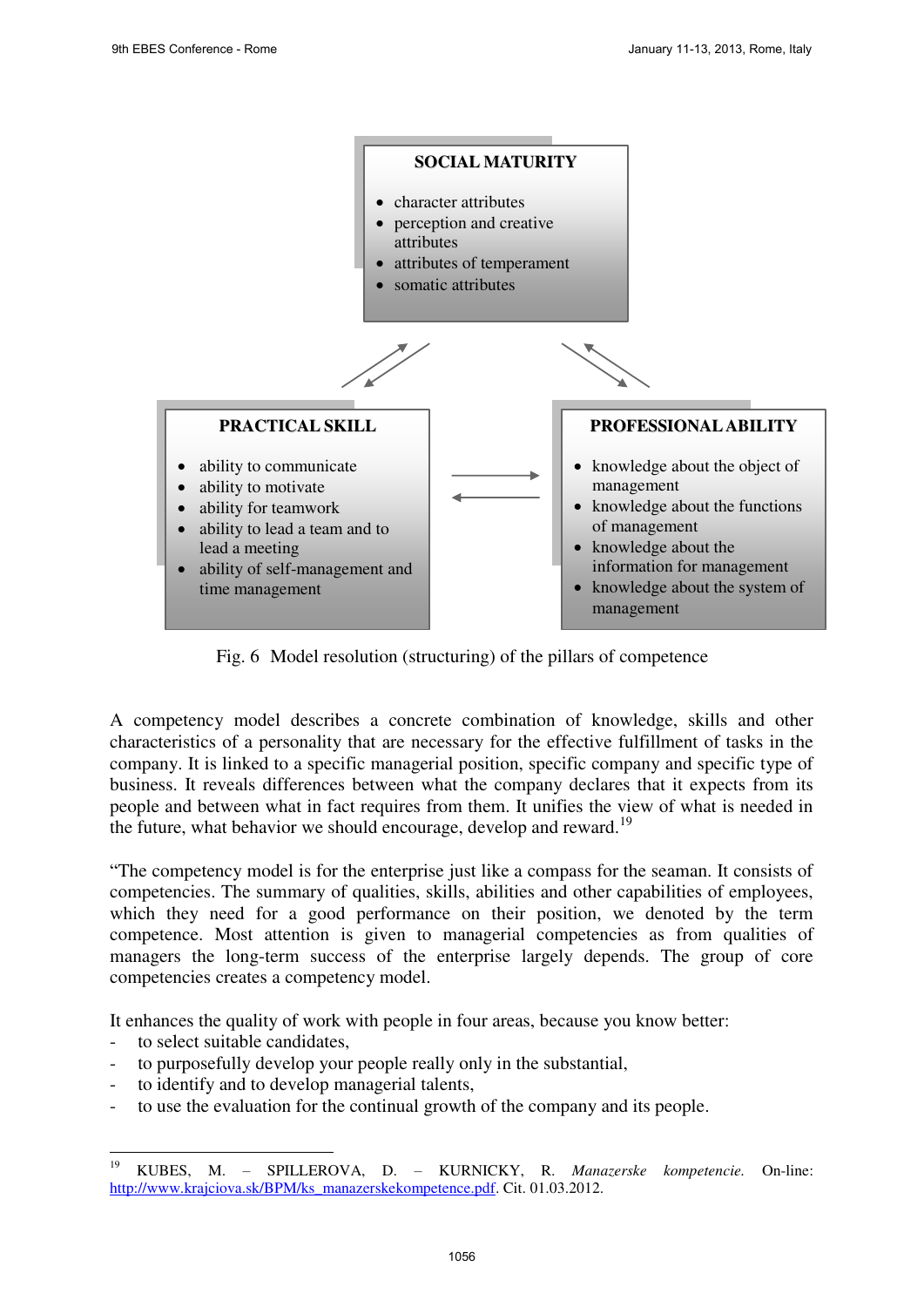Each competency model, what we create, contents a describing of competencies and their overall contribution for the company, typical exposal of behaviors, measurable, observable and developable; the evaluation scale for each competency."<sup>20</sup>

To select the appropriate competency model it is important to correctly determine abilities, thus the resolution of those which provide only mediocre success. So it is only a sort of meeting of requirements for the position, but not an overlapping of the average. The manager may have a myriad number of abilities, skills and knowledge, but only a small part of them has a high proportion on his overall success.

For an illustration we introduce a concrete example of a competency model for a bank employee, which shows the Table 2. This model summarizes the competencies required for the bank employee who comes into the contact with customers. It is a kind of a profile for a given job.

|                | <b>Competencies for delivering work</b> |                              | <b>Social competencies</b>             |
|----------------|-----------------------------------------|------------------------------|----------------------------------------|
|                | focus on target                         |                              | ability to arrange contacts            |
|                | organizational skills                   |                              | team work ability                      |
|                | ability to analyze                      |                              | rhetoric                               |
| risky behavior |                                         | $\overline{\phantom{0}}$     | ability to present oneself             |
|                | sales technique                         |                              | ability to resolve conflicts           |
|                | ability to decide                       |                              | company manners                        |
|                | ability to work with information        |                              | adaptation ability                     |
|                | <b>Personal competencies</b>            |                              | <b>Professional competencies</b>       |
|                | own initiative                          |                              | business-economical skills             |
|                | willingness to constantly learn         | $\qquad \qquad \blacksquare$ | knowledge of the banking sphere        |
|                | ability to take responsibility          |                              | knowledge of the national economy      |
|                | stressability                           |                              | regional market and industry knowledge |
|                | loyalty                                 |                              |                                        |
|                | entrepreneurial thought                 |                              |                                        |

Tab. 2 The competency model for a bank employee<sup>21</sup>

"The competency model thus:

- describes a specific combination of knowledge, skills and other characteristics of a personality that are necessary for the effective performance of the tasks of the organization;
- is related to a specific managerial position, specific companies and specific type of business;
- reveals the differences between what the company declares that it expects from its people and between what it is in fact requiring,
- unifies the view of what is needed in the future, what behavior we should encourage, develop and reward,
- brings into the human behavior a very strong element of measurability,
- helps at:

<u>.</u>

- a) personnel selection,
- b) staff development,
- c) performance evaluation,

<sup>&</sup>lt;sup>20</sup> ADDA CONSULTANTS. *Kompetencny model*. On-line: [http://www.adda.sk/kompetencny-model.](http://www.adda.sk/kompetencny-model) Cit. 01. 03. 2012.

<sup>21</sup> LANG, K. 2001. *Personalfuehrung.* Wien: Linde, 2001. pp. 28.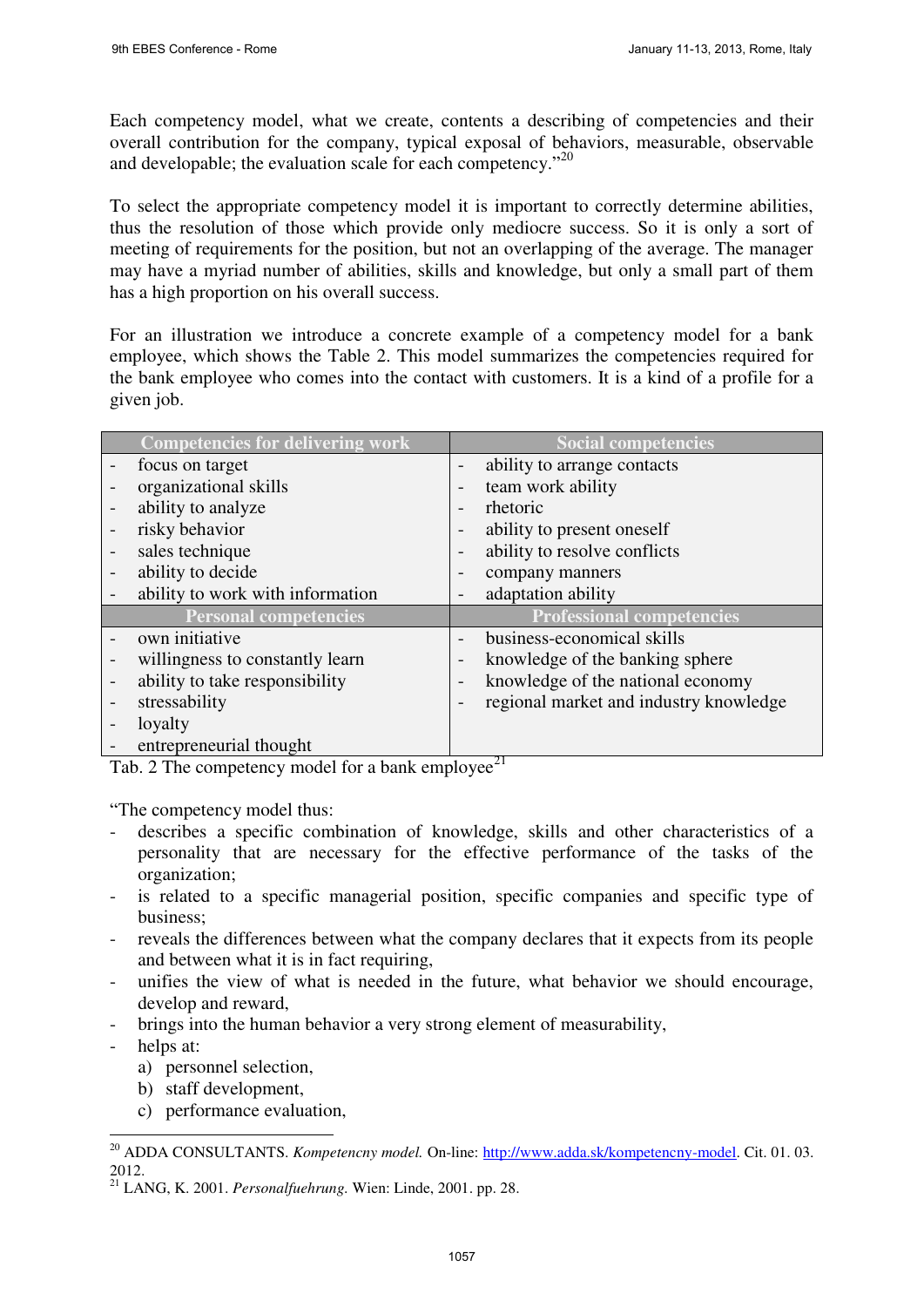- d) career development and
- e) planning employee promotion.

A competency model brings the company a benefit and added value in form of strengthening of its competitive position."<sup>22</sup>

#### **VALUATION OF MANAGERIAL COMPETENCE**

If we look at the valuations absolutely general, the expert international standards define four types of assets that the company should evaluate. It is the immovable property (buildings, halls, constructions, land, etc.), personal property, tangible assets (machinery and equipment) and intangible assets. The intangible assets are classified by the matter relating to intellectual property, such as marketing know-how, industrial rights property and the said management capability (i.e. employees, managers, owners). $^{23}$ 

Many experts do not differ and do not use the terms valuation and evaluation and they use one term – measurement. The Measurement of capabilities of the people is much more difficult and complex, and therefore more and more – in line with international valuation standards – is instead of measuring and evaluation more apt to use the term competence valuation, valuation of knowledge assets.

Management capabilities which are valuated and their structure is based on three pillars:

- 1. Personality capabilities they tell about the manager if he knows why and for whom he works, for whom he does what he does. They indicate the level of social maturity of the subjects of management. Features are: capabilities associated with the character, capabilities associated with the cognition and creativity, capabilities associated with the temperament, capabilities associated with the somatic.
- 2. Expert capabilities if the manager knows what he has to do. They indicative about the expert abilities of the subjects of management and they are also referred as functional capability. Features are: capabilities to think systemically and holistic, capabilities combined with the knowledge of the object of the management, capabilities associated with the use of the management functions, capabilities associated with the use of information in management.
- 3. Application capabilities if the manager knows how to do something, what needs to be done. These are practical skills of the subjects of management. Features are: capabilities of self-management, capabilities to work in a team and lead a team, capabilities to motivate, capability to communicate. $24$

The valuation in the current companies has a large importance because companies are exposed to a changing business environment. In some way it contributes to the creation of competitive advantages and their maintaining. The valuation of all capabilities is also used for valuation of the capabilities of managers. The results inform us about what is needed in the business to amend, improve, enhance or maybe streamline.

## **CONCLUSION**

In today's changing business environment, it is important to pay an enormous attention to persons who hold higher positions mainly in managing companies. The rating system should become part of any company that tries to succeed in the competition.

<sup>-</sup><sup>22</sup> KUBES, M. – SPILLEROVA, D. – KURNICKY, R. 2004. *Manazerske kompetence: Zpusobilosti vyjimecnich manazeru.* Praha: Grada Publishing, 2004. ISBN 80-247-0698-9. 183 pp.

<sup>23</sup> Porvazník, J.: Celostný manažment. Poradca podnikateľa, spol. s r.o., s. 467.

<sup>24</sup> Porvazník, J.: Celostný manažment. Poradca podnikateľa, spol. s r.o., Žilina 2007. s. 471 - 472.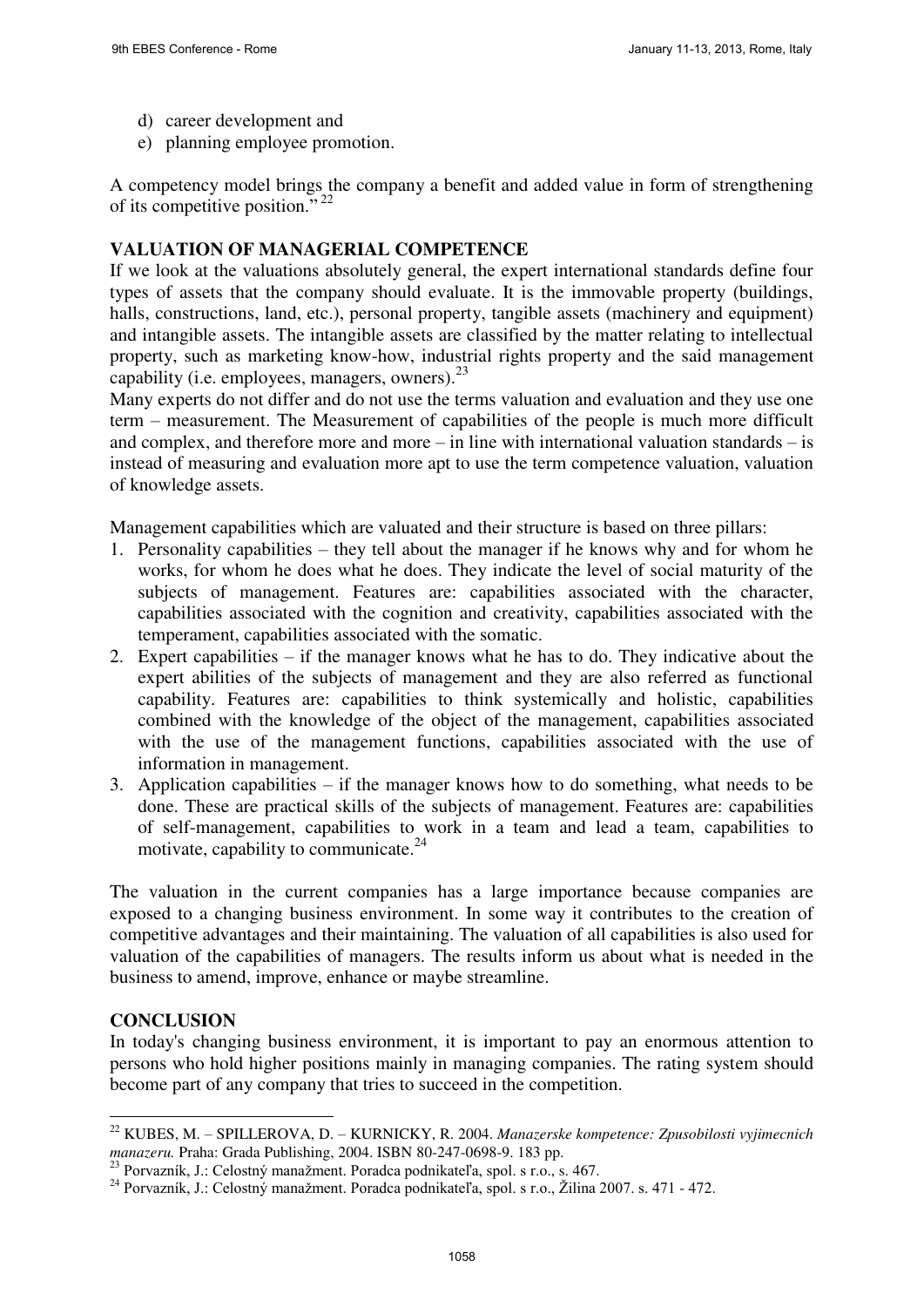It is important this system shall be formal, that means shall have certain rules, shall exercise regularly and the results shall be recorded regularly. When employees know that the results of their evaluation of work performance will be reflected on the further operation of the company as their remuneration, will try to serve as much power. Ensure the prosperity of the company.

With the assessing the company also checks if the employees have the necessary competence to perform the profession. Currently competencies increasingly become the basis of many HR activities and they are the "building block" to gain competitive advantages for the company.

Such a system can and will be a benefit for the company. Without professional skills a manager can not exist. However, there are still other components of the holistic competence that must be respected. Personable and applicative capabilities are gaining an increasingly importance in the selection and evaluation of a manager. Therefore, it is very important to know how to evaluate not only the professional (knowledge), but also the personable and the applicative capability.

The evaluation based on the competency model provides the company an amount of positives. A competency model is a combination of knowledge, skills and other personality characteristics that are necessary for an effective performance of company tasks and the achievement of the company's prosperity and competitiveness.

We appreciate the fact that some companies due of their uniqueness recently started to use competency models tailored to what gives those companies a competitive advantage and improves the management processes.

## **LITERATURE**

- 1. ADDA CONSULTANTS. *Kompetencny model.* On-line: [http://www.adda.sk/kompetencny-model.](http://www.adda.sk/kompetencny-model) Cit. 01. 03. 2012.
- 2. BRAMLEY, P. 2003. *Evaluating Training.* London: Chartered Institute of Personnel and Development, 2003. ISBN 1-84398-030-4. 155 pp.
- 3. COCKERILL, T. HUNT, J. SCHRODER, H. 1995. Managerial Competencies: Fact or Fiction? In *Business Strategy Review*, 1995, Vol. 6, No. 3, p. 5.
- 4. ENDERS, A. 2004. *Management Competence: Resource-Based Management and Plant Performance.* Heidelberg: Physica-Verlag, 2004. ISSN 1431-1941. ISBN 3-7908-0262-X. 204 pp.
- 5. FISHEROVA-KATZEROVA, V. CESKOVA-LUKASOVA, D. 2007. *Grafologie pro personalisty a manazery.* Praha: Grada Publishing, 2007. ISBN 978-80-247-1552-0. 152 pp.
- 6. HRONIK, F. 2006. *Hodnoceni pracovníku.* Praha: Grada Publishing, 2006. ISBN 80-247- 1458-2. 126 pp.
- 7. HRONIK, F. 2007. *Rozvoj a vzdelavani pracovniku.* Praha: Grada Publishing, 2007. ISBN 80-247-1457-4. 233 pp.
- 8. HULIN, M. 2008. *Záverečná správa z prieskumu pre potreby štandardizácie minimálneho kompetenčného profilu mládežníckeho vedúceho.* Kompetencie pre prax. On-line: [http://david.ergomedic.sk/\\_webpage/uni2010/page-nodb/index.php?go=kompetencie,](http://david.ergomedic.sk/_webpage/uni2010/page-nodb/index.php?go=kompetencie) Cit. 30. 7. 2012.
- 9. INGRAHAM, P. W. BAN, C. 2007. *Politics and Merit: Can They Meet in a Public Service Model?* Chpt. 7. pp. 51-63. In RICCUCCI, N. M. (ed.). *Public Personnel Administration and Labor Relations.* Armonk: M. E. Sharpe, 2007. ISBN 0-7656-1679-3. 461 pp.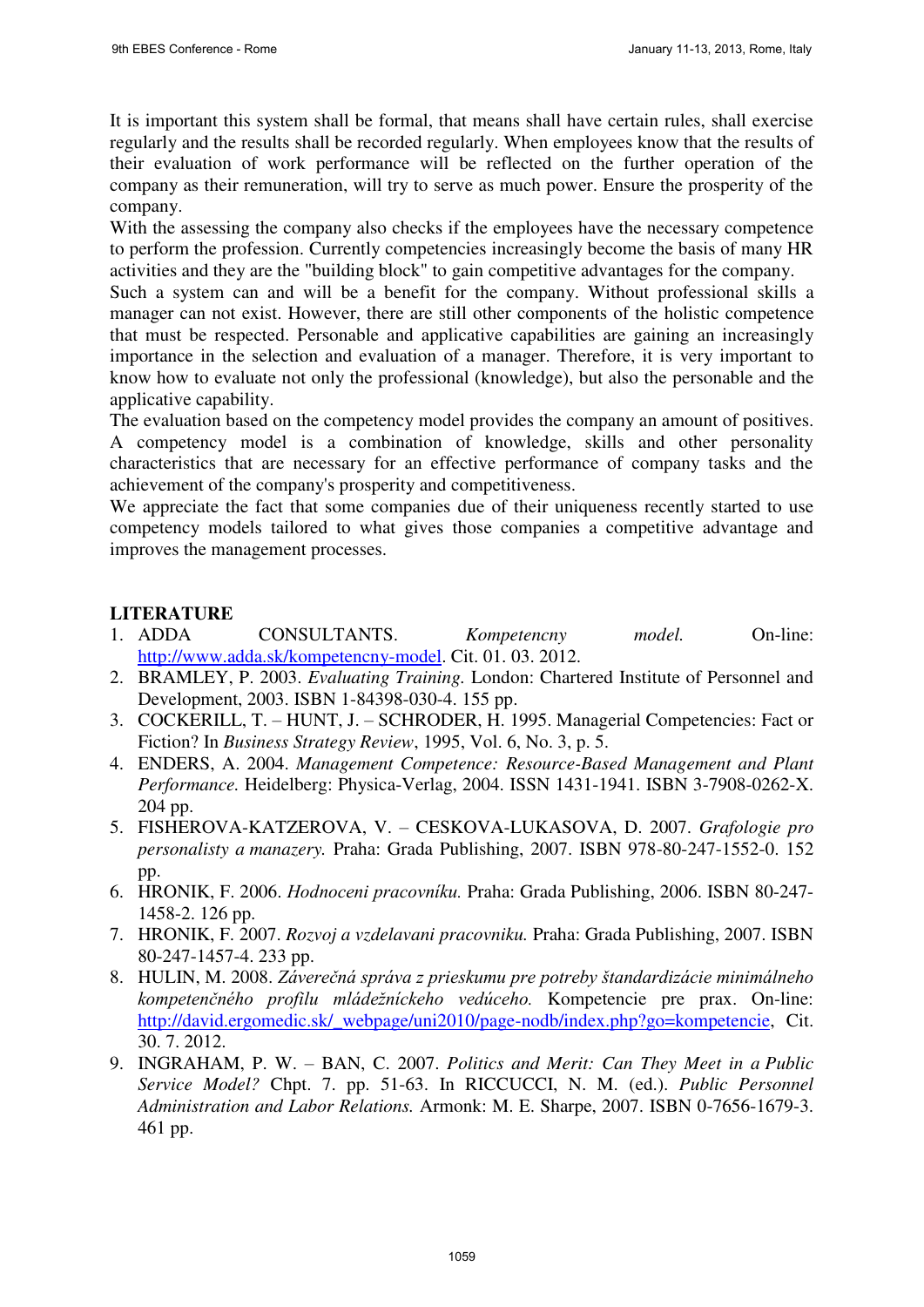- 10. JANKELOVA, N. 2004. Pohlady na faktory uspechu podnikov. In *Adaptacni a rozvojove procesy firem po vstupu do EU* – International scientific seminar. 1. Part. Praha: University of Economics in Prague, 2004. ISBN 80-245-0678-5. s. 189-193.
- 11. JANKELOVA, N. 2006. Kompetentnost agrarnych manazerov. In *Dni otvorenych dveri 2006*. Vol. 8. Proceedings and contributions of the Scientific conference to further education at universities, management, and connoisseurship and expert seminar on marketing. Bratislava: CDV EU v Bratislave, 2006. ISBN 80-225-2175-2. pp. 117-123.
- 12. KOSTURIAKOVA, M. 2009. Rozvoj a meranie ludskeho potencialu v podniku, In *Prumyslove inzenyrstvy*, 1/2009. pp. 27
- 13. KOU, Y. JIA, Z. WANG, Y. 2012. *A Comparative Research on Competency and Competence, Competency Model and Competence Model.* Chpt. 58. pp. 681-694. In XU, J. –YASINZAI, M. – LEV, B. 2012. *Proceedings of the Sixth International Conference on Management Science and Engineering Management: Focused on Electrical and Information Technology.* London: Springer, 2012. ISBN 978-1-4471-4599-8. ISSN 1876- 1100. 1092 pp.
- 14. KUBES, M. SPILLEROVA, D. KURNICKY, R. 2004. *Manazerske kompetence: Zpusobilosti vyjimecnich manazeru.* Praha: Grada Publishing, 2004. ISBN 80-247-0698-9. 183 pp.
- 15. KUBES, M. SPILLEROVA, D. KURNICKY, R. *Manazerske kompetencie.* On-line: [http://www.krajciova.sk/BPM/ks\\_manazerskekompetence.pdf.](http://www.krajciova.sk/BPM/ks_manazerskekompetence.pdf) Cit. 01.03.2012.
- 16. KUBES, M. 2006. *Manazerske kompetencie a efektivnost organizacii.* On-line: [http://www.sme.sk/c/2940286/manazerske-kompetencie-a-efektivnost-organizacii.html.](http://www.sme.sk/c/2940286/manazerske-kompetencie-a-efektivnost-organizacii.html) Publ. 11th October 2006. Cit. Cit. 05. 05. 2012.
- 17. LANG, K. 2001. *Personalfuhrung nicht nur reden, sondern leben!* Wien: Linde, 2001. ISBN 3-7073-0138-9. 184 pp.
- 18. LEVIN, G. WARD, J. L. 2011. *Program Management Complexity. A Competency Model.* Boca Raton: Auerbach Publications, 2011. ISBN 978-1-4398-5111-1. 203 pp.
- 19. LIU, X. 2009. *Linking Competence to Opportunities to Learn: Models of Competence and Data Mining.* Buffalo: Springer, 2009. ISBN 1-40209910X. 140 pp.
- 20. LJUDVIGOVA, I. 2010. Nutnost pritomnosti lidrov pri riadeni zmien. In *International Bata Conference for Ph.D. Students and Young Researchers*. Zlin: Tomas Bata University in Zlin, 2010. Vol. 6. ISBN 978-80-7318-922-8. pp. 1-15.
- 21. MANSFIELD, B. MITCHELL, L. 1996. *Towards a Competent Workforce.* Aldershot: Gower Publishing, 1996. ISBN 0-566-07699-3. 322 pp.
- 22. MCHENRY, J. *The role and management of learning from experience in an entrepreneurial context.* Sct. II. Chpt. 4. pp. 72-92. In HARRISON, R. T. – LEITCH, C. M. (ed.). *Entrepreneurial Learning. Conceptual frameworks and applications.* Oxon: Routledge, 2008. ISBN 0-415-39416-3. 346 pp.
- 23. MCHENRY, J. *The role and management of learning from experience in an entrepreneurial context.* Sct. II. Chpt. 4. pp. 72-92. In HARRISON, R. T. – LEITCH, C. M. (ed.). *Entrepreneurial Learning. Conceptual frameworks and applications.* Oxon: Routledge, 2008. ISBN 0-415-39416-3. 346 pp.
- 24. MIKA, V. 2001. Personality and Competencies of Crisis Managers. In *The 6th International Conference "Global Business & Economic Development".* Montclair State University & Univerzita Komenského, New Jersey – Bratislava, 2001, ISBN 0-9660656- 6-2.
- 25. NEUMANN, I. 2011. *Beyond Physics Content Knowledge: Modeling Competence Regarding Nature of Scientific Inquiry and Nature of Scientific Knowledge.* Berlin: Logos Verlag. ISBN 978-3-8325-2880-5. 208 pp.